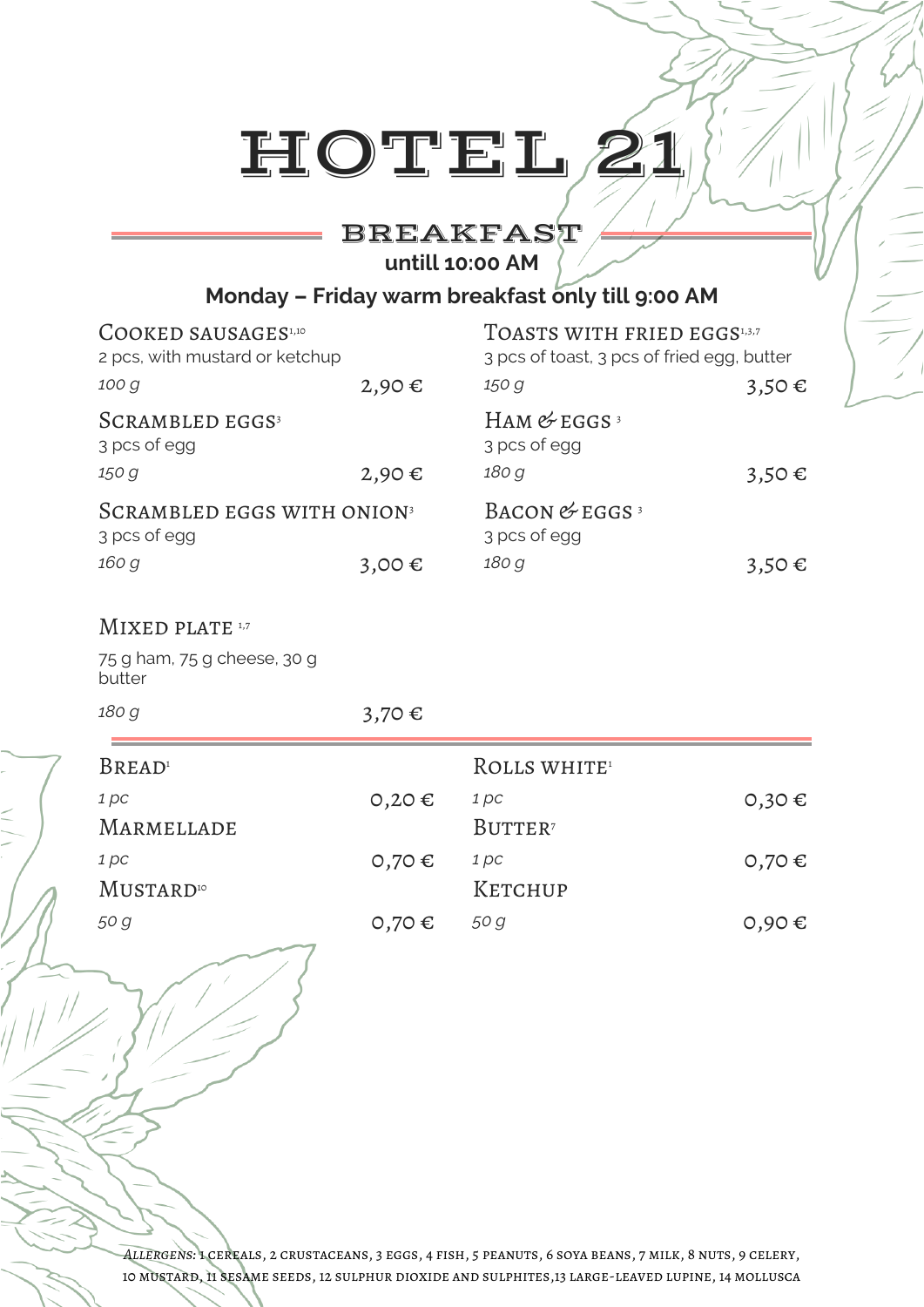## STARTERS

mozzarella with tomato and balsamicum oil

## CAPRESE<sup>7</sup> BRUSCHETTA<sup>1, 3,12</sup>

2 pcs of baked toast, tomato, basilicum pesto, garlic, Parmesan

3,80 € *2 pcs* 3,80 €

## SCHWARZWALD TOAST 1,3

2 pcs of baked toast, garden rocket, dry tomato, cherry tomato, schwarzwalds ham, basilicum pesto

## *<sup>2</sup> pcs* 4,20 €

# SOUPS

| CHICKEN SOUP WITH MEAT AND |               | TOMATO SOUP WITH PARMESAN |       |
|----------------------------|---------------|---------------------------|-------|
| NOODLES <sup>1,3,9</sup>   |               | CHEESE <sup>7,1</sup>     |       |
| 0,33 l                     | 2,90 € 0,33 l |                           | 2,90€ |

### DAILY SOUP

*0,33 l* 1,80 €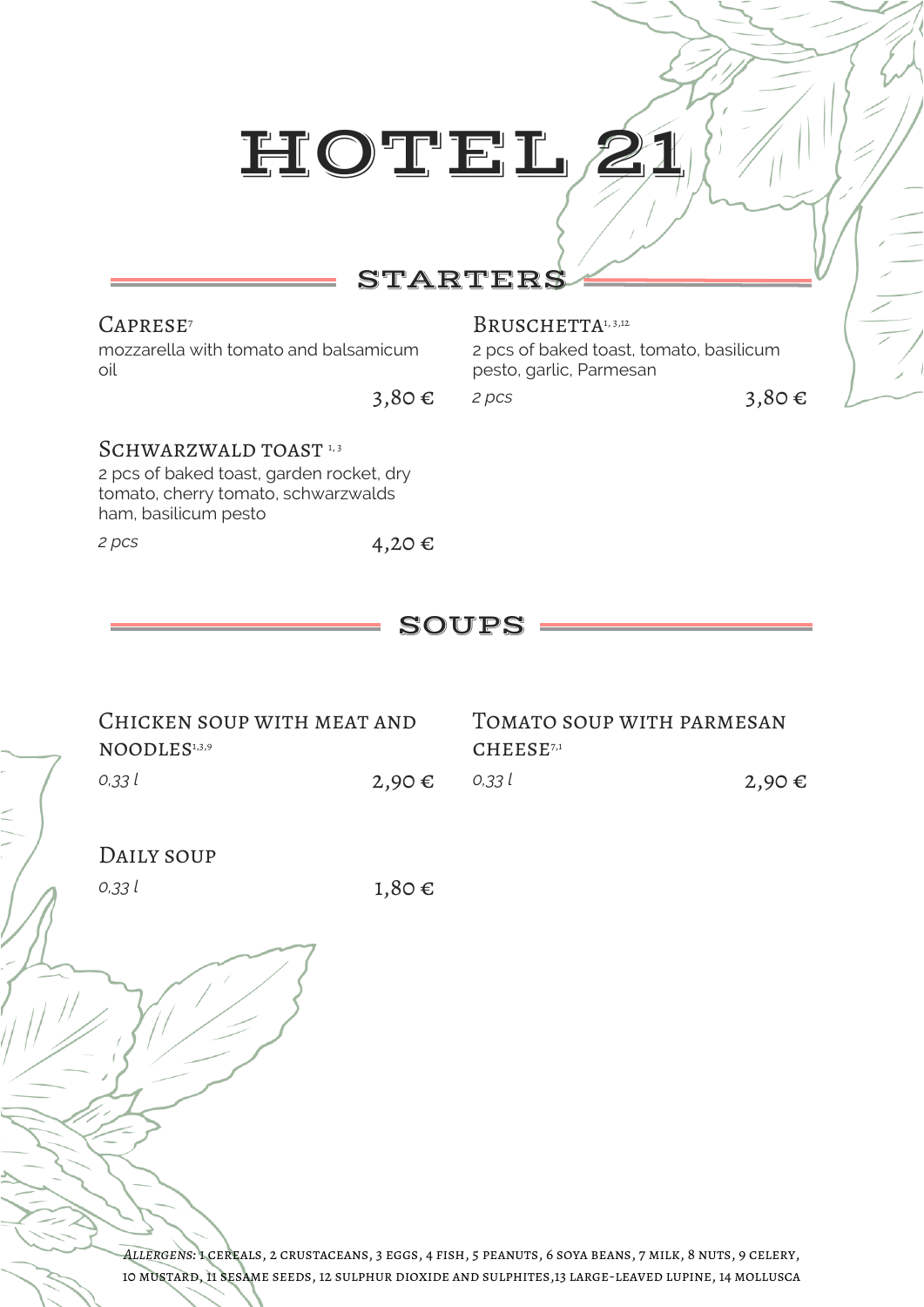# POULTRY

| CHICKEN STEAK WITH HERB                                                                                                                   |       | CHICKEN STEAK WITH NIVA-                                                                                       |       |
|-------------------------------------------------------------------------------------------------------------------------------------------|-------|----------------------------------------------------------------------------------------------------------------|-------|
| <b>BUTTER</b>                                                                                                                             |       | CHEESE <sup>7</sup>                                                                                            |       |
| grilled chicken breast with garlic-herb<br>butter                                                                                         |       | grilled chicken breast with cream-Niva-<br>cheese sauce                                                        |       |
| 200 g                                                                                                                                     | 7,60€ | 200 g                                                                                                          | 8,00€ |
| CHICKEN POCKET WITH<br>SCHWARZWALD-HAM <sup>7</sup><br>chicken brast in Schwarzwald-ham, filled<br>with asparagus and mozzarella<br>200 g |       | <b>CHICKEN SCHNITZEL MONTE</b><br>NEGRO <sup>1,3,7</sup><br>chicken schnitzel in potato poultry with<br>cheese |       |
|                                                                                                                                           | 8,80€ | 150 g                                                                                                          | 7,60€ |
|                                                                                                                                           |       |                                                                                                                |       |
| BAKED CHICKEN BREAST WITH<br>GRILLED TOMATO, BASILICUM<br>AND MOZZARELLA <sup>7</sup>                                                     |       | FRIED CHICKEN SCHNITZEL1,3,7                                                                                   |       |
| 150 g                                                                                                                                     | 7,60€ | 200 g                                                                                                          | 8,20€ |
| FILLED CHICKEN SCHNITZEL<br>"CORDON BLEU" 1,3,7                                                                                           |       | FILLED CHICKEN, SICILY"7                                                                                       |       |
| ham, cheese                                                                                                                               |       | chicken breast filled with ruccola, dried<br>tomato and feta-cheese                                            |       |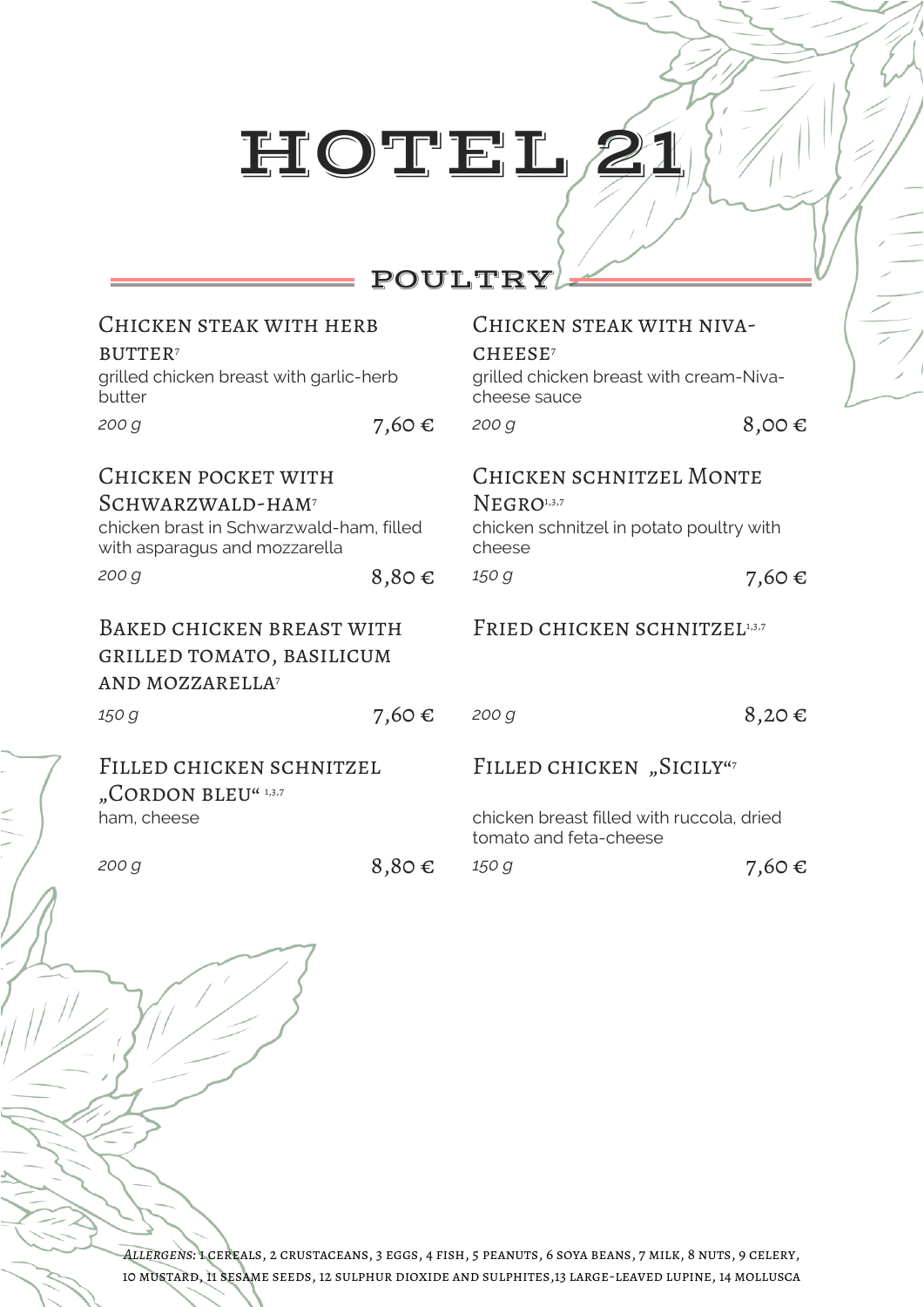## PORK

| BIG PORK SCHNITZEL1,3,7                                                       |                 | PORK SCHNITZEL MONTE<br>NEGRO <sup>1,3,7</sup>      |       |
|-------------------------------------------------------------------------------|-----------------|-----------------------------------------------------|-------|
| pork schnitzel                                                                |                 | pork schnitzel in potato poultry with<br>cheese     |       |
| 200 g                                                                         | 8,20€           | 150 g                                               | 7,60€ |
| SAUTÉ "DIAVOLO" IN POTATO<br>PANCAKE <sup>1,3,7</sup>                         |                 | PORK STEAK "DIAVOLO"1,7                             |       |
| spicy sauté with vegetable in potato<br>pancake with cheese                   |                 | with Niva-cheese-cream sauce with chilli            |       |
| 150 g                                                                         | 8,90€           | 200 <sub>q</sub>                                    | 8,20€ |
| PORK MIGNON FILLETS WITH<br><b>CREAM-MUSHROOM THYME</b><br>SAUCE <sup>7</sup> |                 | FILLET MIGNON IN POTATO<br>PANCAKE <sup>1,3,7</sup> |       |
| 200 g                                                                         | 9,40 $\epsilon$ | with cheese                                         |       |
| GRILLED PORK WITH FRIED<br><b>BACON AND GRILLED GREEN</b><br><b>BEANS</b>     |                 | 150 g                                               | 8,90€ |

200 *g* 9,80 €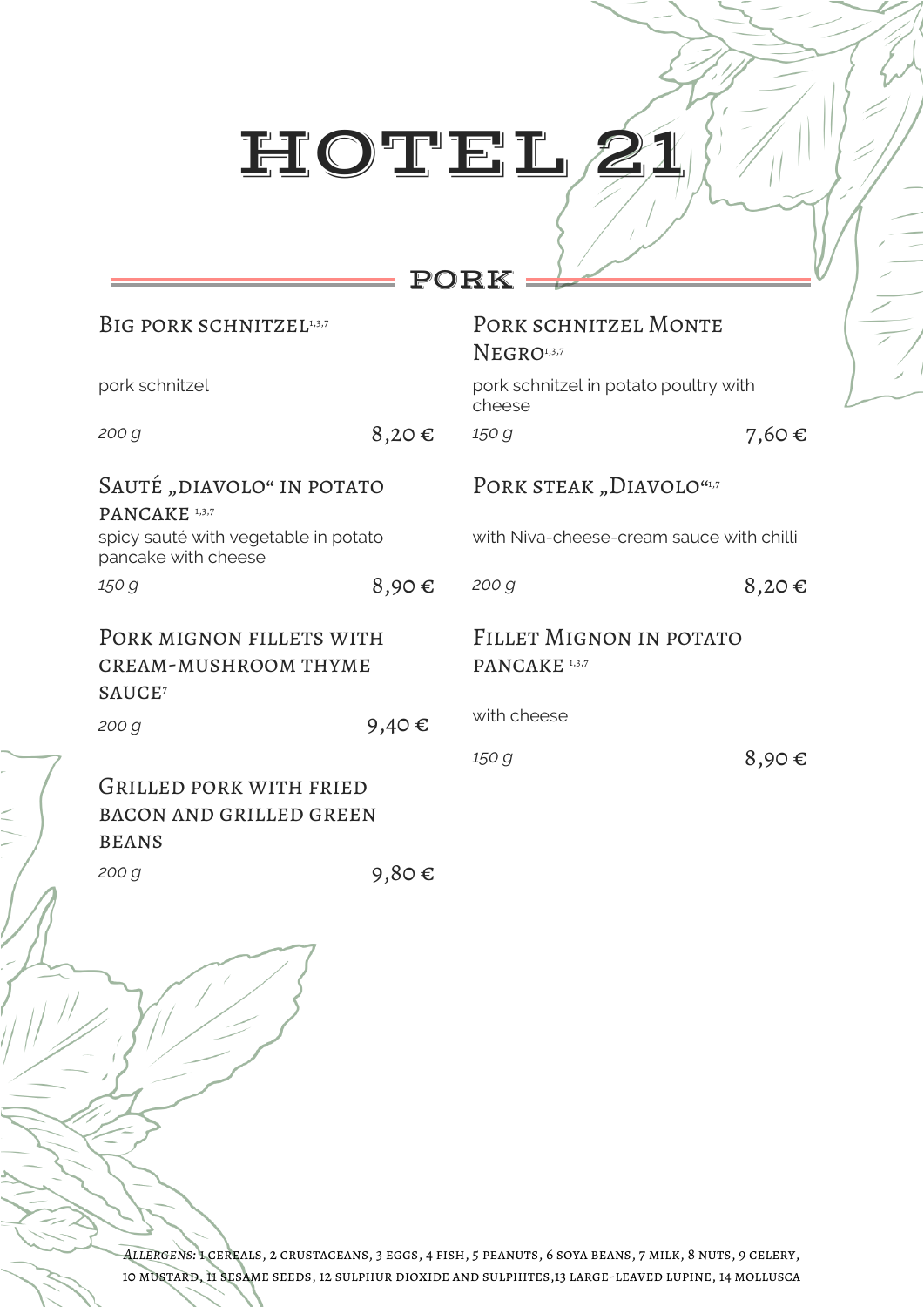## BEEF

| GRILLED STEAK WITH HERB<br><b>BUTTER</b> <sup>7</sup>                 |             | <b>GRILLED STEAK WITH GREEN</b><br>PEPPER SAUCE7,10<br>cream, green pepper, mustard              |        |
|-----------------------------------------------------------------------|-------------|--------------------------------------------------------------------------------------------------|--------|
| 200 g                                                                 | 14,50€      | 200 g                                                                                            | 14,50€ |
| <b>BEEF STEAK VIENNA<sup>3</sup></b><br>fried egg, bacon, fried onion |             | GRILLED STEAK WITH FRIED<br><b>BACON AND GRILLED GREEN</b><br><b>BEANS</b><br>bacon, green beans |        |
| 200 g                                                                 | $16,50 \in$ | 200 g                                                                                            | 16,50€ |
|                                                                       |             | FISH                                                                                             |        |
| GRILLED PIKEPERCH FILLET WITH<br><b>HERB BUTTER AND GARLIC 4,7</b>    |             | FRIED PIKEPEARCH FILLET WITH                                                                     |        |
|                                                                       |             | <b>VARIOUS DRESSING1,3,4,7</b>                                                                   |        |
| 200 <sub>q</sub>                                                      | 9,40 $\in$  | 200 <sub>q</sub>                                                                                 | 9,40€  |
| GRILLED SALMON FILLET WITH<br><b>HERB BUTTER4,7</b>                   |             | GRILLED SALMON FILLET WITH<br><b>GRILLED CHAMPIGNONS AND</b><br><b>CHERRY TOMATOES4</b>          |        |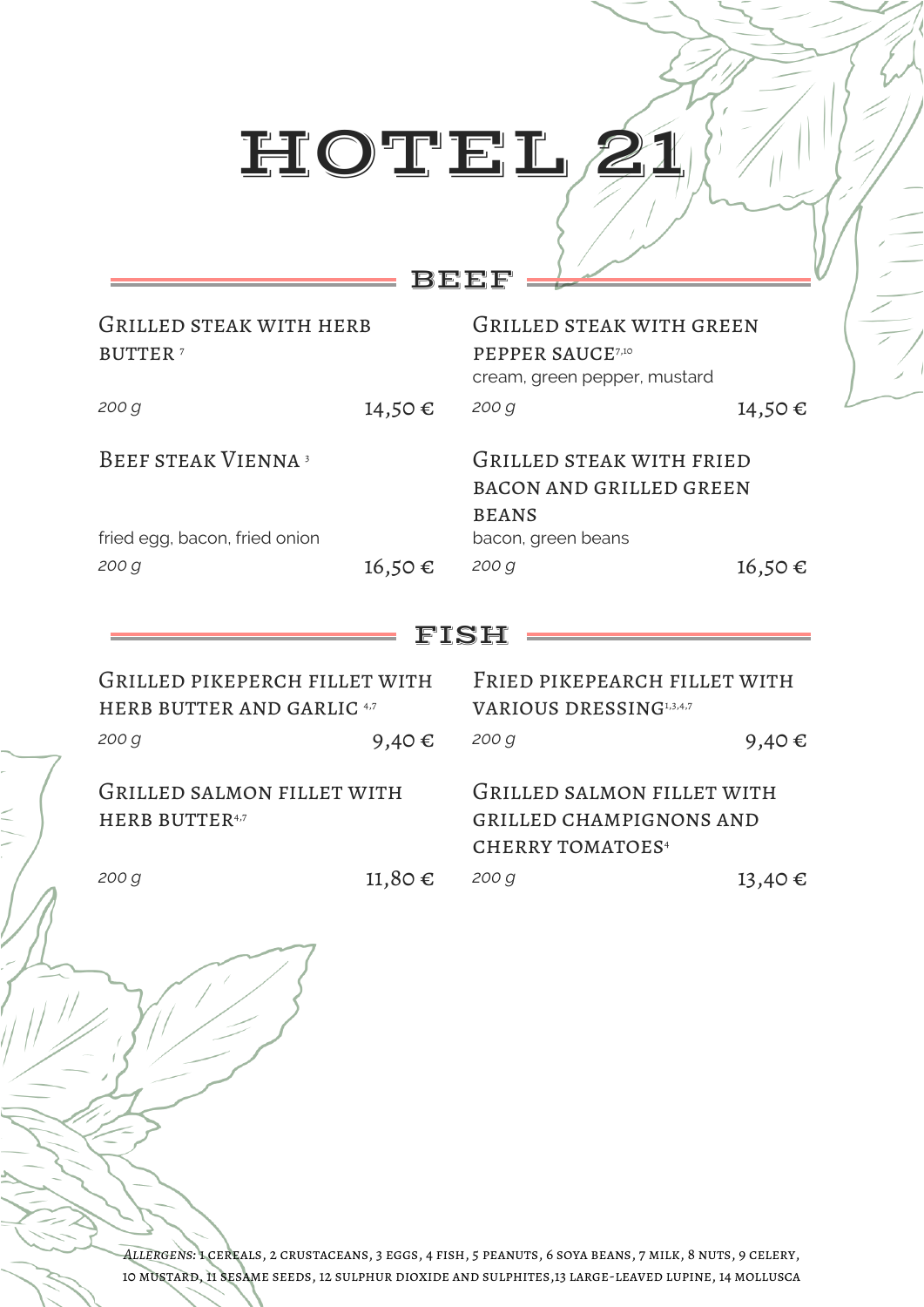# HOTHE L

## **MEATLESS**

| FRIED CHEESE1,3,7                         |        | FRIED CHAMPIGNONS <sup>1,3,7</sup> |        |
|-------------------------------------------|--------|------------------------------------|--------|
| 150 g                                     | 5,90 € | 200 g                              | 5,90 € |
|                                           |        |                                    |        |
| <b>GRILLED ENCIAN-CHEESE</b> <sup>7</sup> |        | FRIED ENCIAN-CHEESE1,3,7           |        |

## SALADS

## Vegetable salad with grilled  $ENCIAN - CHEESE<sup>1,7</sup>$

lettuce, encian - cheese, tomato, paprika, cucumber, ruccola, corn, dressing (cream-Niva-cheese, spicy or garlic), toasts 2 pcs

*zoo g* 7,30 € *300 g* 7,30 € 7,30 €

### Vegetable salad with grilled SALMON<sup>4,7</sup>

lettuce, cherry tomatoes, grilled salmon, ruccola, cream-dill dressing, toasts 2 pcs

Grilled vegetable on olive oil

## Vegetable salad with grilled CHICKEN MEAT1,7

lettuce, chicken meat, tomato, paprika, cucumber, ruccola, corn, dressing (cream-Niva-cheese, spicy or garlic), toasts 2 pcs

## Rocked salad with

### PARMESAN<sup>1,7</sup>

rocked salad, lettuce, cherry tomatoes, dried tomatoes, cappari, Parmesan, balsamico, toasts 2 pcs

*300 g* 6,50 € 300 *g* 6,50 €

## Small mixed salad

tomato, paprika, cucumber

200*g* 3,60 € 150 g 2,70 €

## Tomato salad with onion Cucumber salad with garlic

**150** g 2,70 € 150 g 2,70 € 2,70 €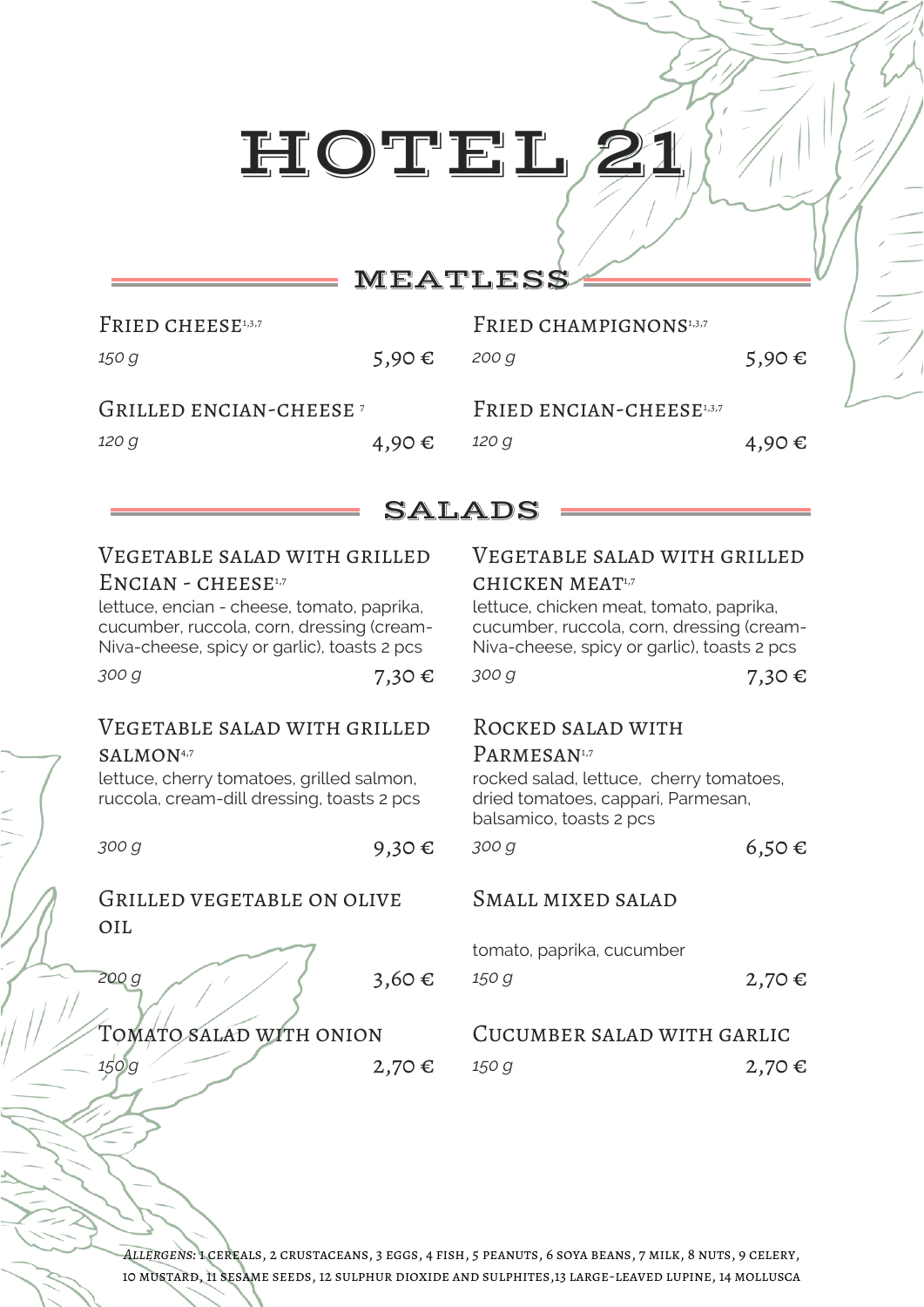# **RISOTTO**

### RISOTTO "VERDE"7 7 **VEGETABLE RISOTTO**

risotto with spinach leaves, vegetable and grilled chicken meat with parmesan

*300 g* 6,50 € 300 *g* 6,50 €

## Risotto with spinach and

### $MUSH$ ROOMS<sup>7</sup>

risotto with mushrooms and spinach leaves with parmesan

*300 g* 6,50 €

## PASTA

## PENNE "FANTASIA"<sup>1,7</sup>

penne, ham, broccoli, asparagus, cream, cheese, parmesan

*300 g* 8,20 € 7,60 € 300 *g* 8,20 €

PENNE "PESTO" WITH CHICKEN MEAT AND PARMESAN<sup>1,7</sup>

penne, chicken breast, basil pesto, parmesan

## PENNE "21" WITH CHICKEN  $MEAT<sup>1,7</sup>$

creamy risotto with spinach leaves, brocolli and vegetable, with parmesan

penne, chicken breast, bacon, leek, crushed tomatoes, basilicum pesto, chilli, cream, parmesan

## Vegetable Penne 1,7

penne, brocolli, asparagus, cream, cheese, Parmesan

*300 g* 8,20 € *300 g* 6,80 €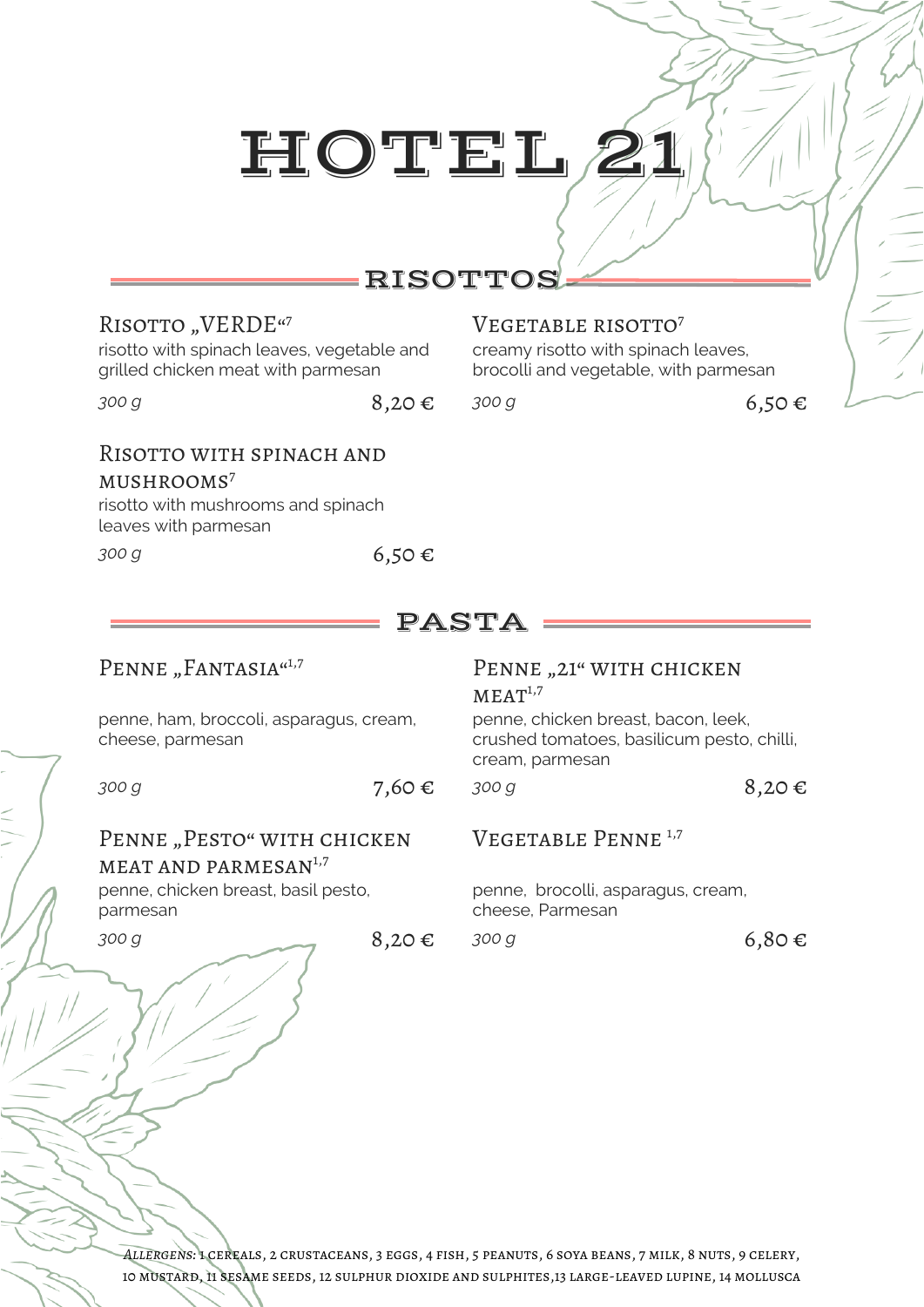## SPECIALTIES

### BOWL "21", FOR 2-3 PERSONS<sup>1,3,7</sup> BOWL "21", FOR 3-4 PERSONS<sup>1,3,7</sup>

150g beef sauté, 150g chicken schnitzel "Cordon bleu", 150 g grilled pork steak,150g baked potato, 150 g rice, 150 g french fries, sauce demi-glace and cream-mushrooms

# 2 x 100g chicken breast witheEncian-

cheese and fried egg, 150g beef sauté, 150g chicken schnitzel "Cordon bleu", 150 g grilled pork steak, 200g baked potato, 200 g rice, 200 g french fries, sauce demiglace and cream-mushrooms

| 450 g                                   | 35,00 €         | 650 g                                                       | 48,00€     |
|-----------------------------------------|-----------------|-------------------------------------------------------------|------------|
| $HALÁSZLÉ4 (3 KINDS OF FISH)$<br>chlieb |                 | SHEEP-CHEESE DUMPLINGS 1,3,7<br>with sheep-cheese and bacon |            |
| 0.7 l                                   | 9,50 $\epsilon$ | 350 G                                                       | 7,20 $\in$ |

## CHILDREN MENU

### Chicken breast with side **DISH**

baked chicken breast with natural sauce Including side dish 100g (fries/ rice / baked potatoes)

## CHICKEN NUGGETS WITH SIDE

### $DISH<sup>1,3,7</sup>$

kuracie kúsky obalené v troj-obale Including side dish 100g (fries/ rice / baked potatoes)

*100 g* **g** 4,40 € *100 g* 4,40 €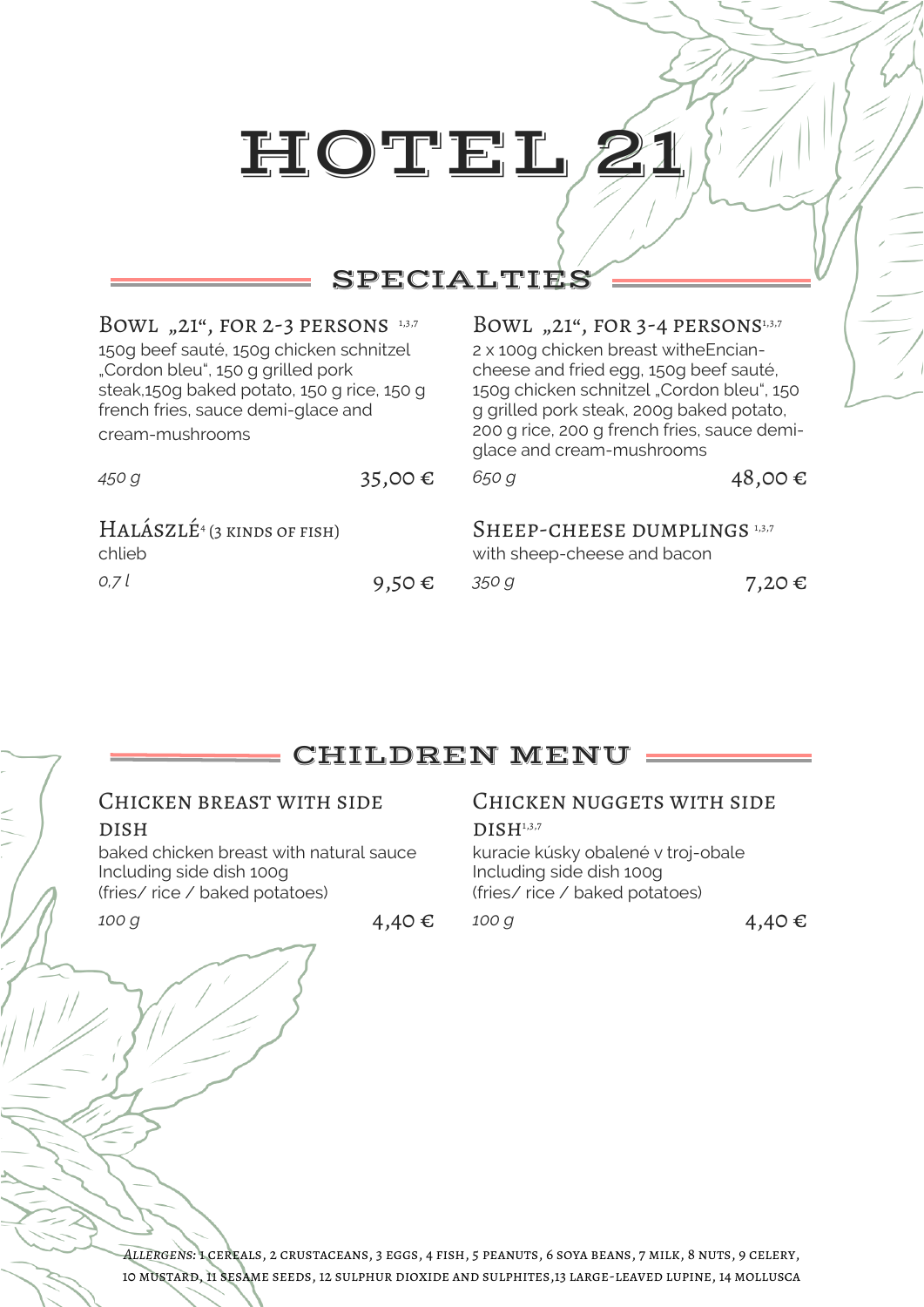# SNACKS TO BEER OR WINE

| CHEESE PLATE TO WINE 7,8                                                                      |            | POTATO MINI-PANCAKES WITH<br>SOUR CREAM1,3,7                                                |            |
|-----------------------------------------------------------------------------------------------|------------|---------------------------------------------------------------------------------------------|------------|
| smoked cheese, Edam cheese, feta,<br>Encian-cheese, nuts, olives                              |            | 6 pcs of potato pancakes with garlic                                                        |            |
| 300 g                                                                                         | 7,50 $\in$ | 240 g                                                                                       | 5,40 $\in$ |
| GRILLED PORK-RIBS1,3,7,10<br>3 pcs. of bread, pickles, mustard, chilli-<br>sauce, horseradish |            | GRILLED CHICKEN WINGS <sup>7,10</sup><br>3 pcs of bread, chilli souce or garlic<br>dressing |            |
| 500 g                                                                                         | $8,90 \in$ | 5pc                                                                                         | $6,80 \in$ |
| BEEF TARTARE (NOT MIXED) <sup>1,3,10</sup>                                                    |            |                                                                                             |            |
| 6 pcs of toast, ketchup,<br>mustardworchostor ogg volk chilli onion                           |            |                                                                                             |            |

mustardworchester, egg yolk, chilli, onion, garlic, red pepper, black pepper, salt

*not suitable for children, pregnant and breastfeeding mothers*

*150 g* 16,50 €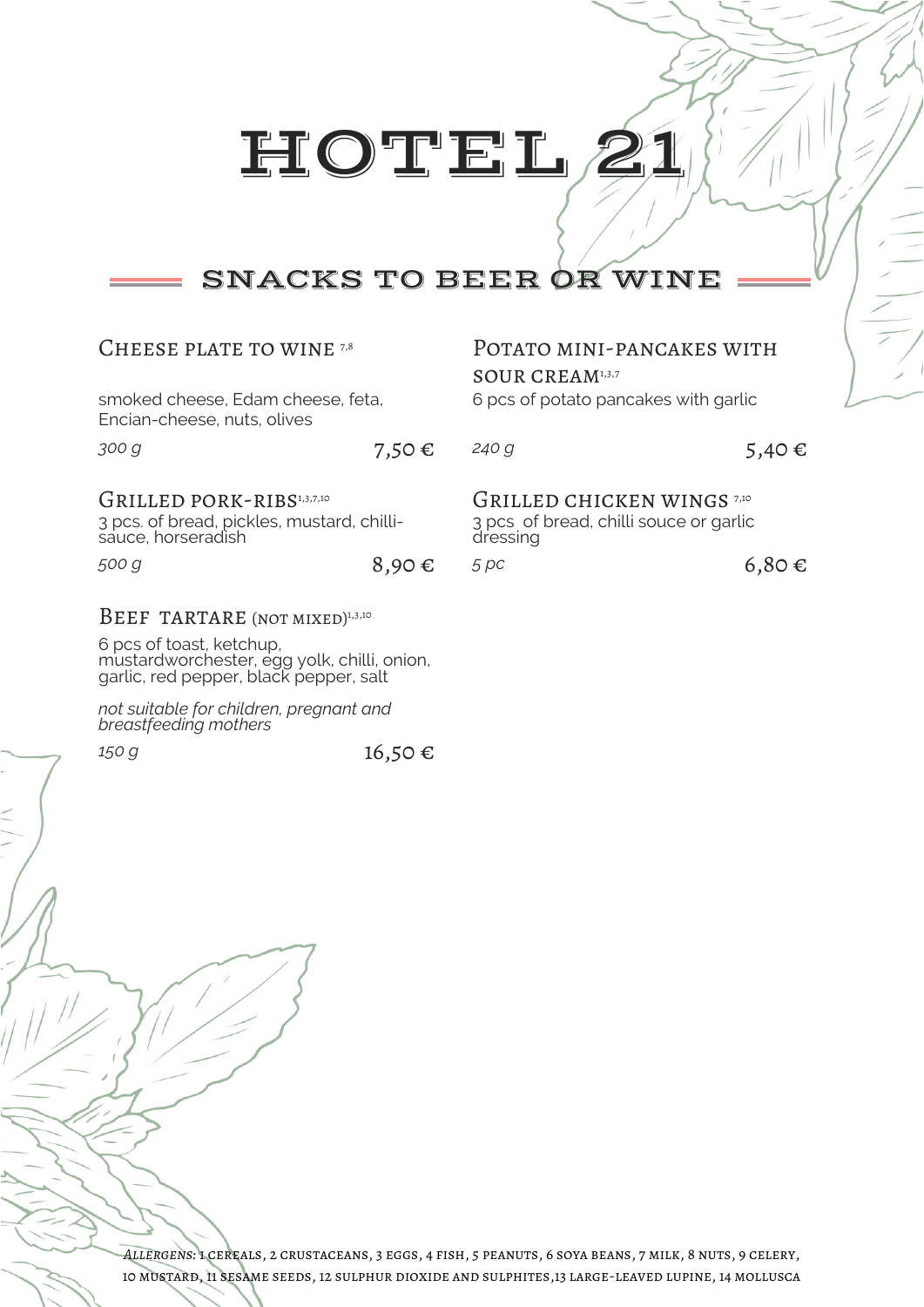## DESSERTS

| PANCAKES WITH CHOCOLATE,<br>WHIPPED CREAM AND TOPPING1,3,7            |       | PANCAKES WITH MARMALADE,<br>WHIPPED CREAM AND TOPPING1,3,7 |       |  |
|-----------------------------------------------------------------------|-------|------------------------------------------------------------|-------|--|
| 200 g                                                                 | 4,30€ | 200 g                                                      | 4,30€ |  |
| PANCAKES WITH VANILLA ICE,<br>WHIPPED CREAM AND TOPPING1,3,7<br>200 g | 4,90€ | HOT RASPBERRIES WITH<br>VANILLA <sup>3,7</sup><br>200 g    | 4,90€ |  |

DAILY DESSERTS

4,00 €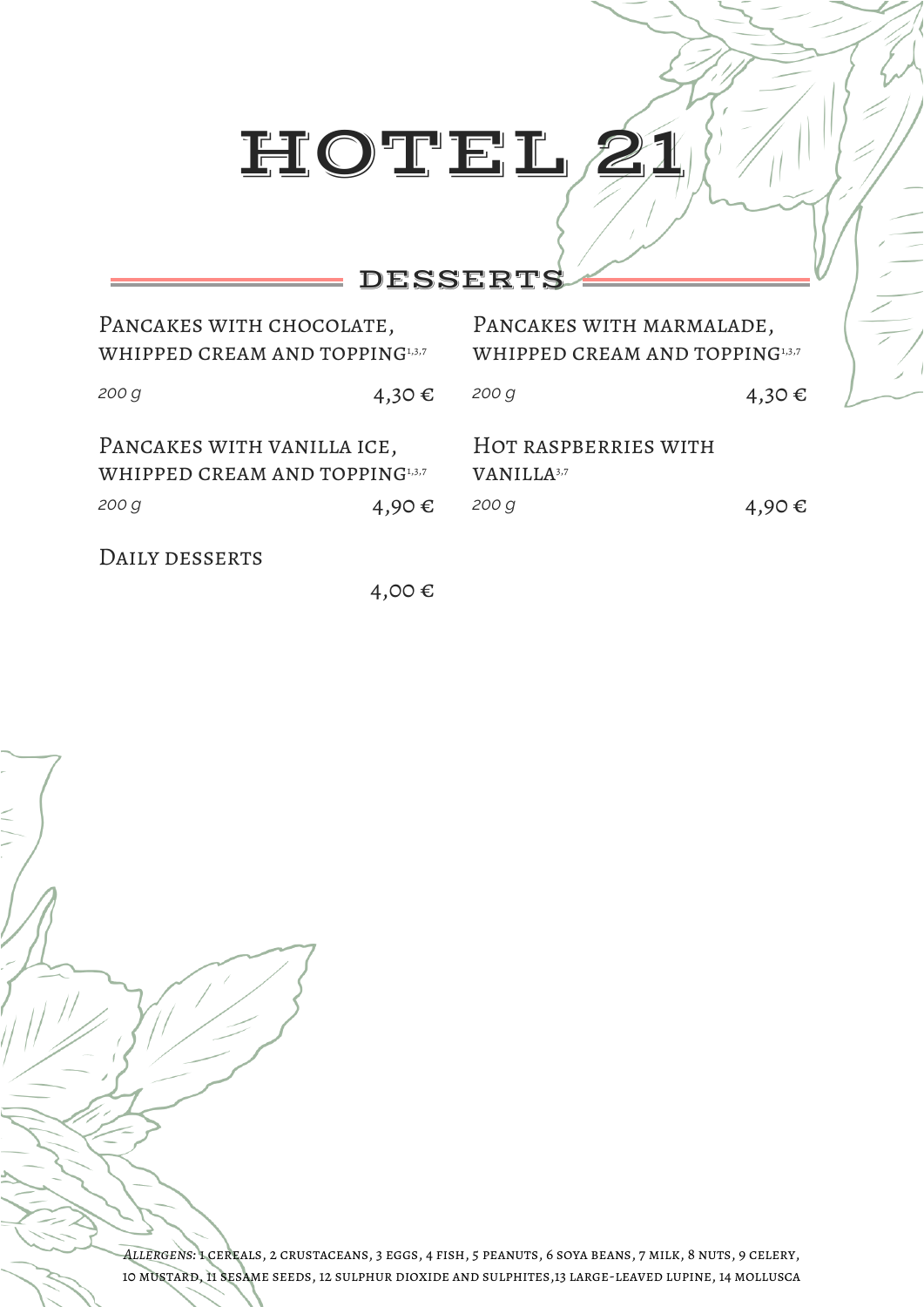## SIDE DISHES

| STEWED RICE                 |            | BOILED POTATOES WITH PARSLEY |            |
|-----------------------------|------------|------------------------------|------------|
| 150 g                       | $2,00 \in$ | 200 g                        | $2,20 \in$ |
| FRENCH FRIES SMALL<br>200 g | $2,80 \in$ | FRENCH FRIES LARGE<br>300 g  | 4,00€      |
| BAKED POTATOES              |            |                              |            |
| 200 g                       | $2,20 \in$ |                              |            |

## SAUCES AND DRESSINGS

| NATURAL SAUCE "DEMI GLACE"     |                 | KETCHUP                                      |            |
|--------------------------------|-----------------|----------------------------------------------|------------|
| 0.1l                           | $2,00 \in$      | 50 g                                         | $1,00 \in$ |
| MUSHROOM SAUCE <sup>7</sup>    |                 | SAUCE TARTARE <sup>3,7,10</sup>              |            |
| 0,1                            | $2,00 \in$      | 50 g                                         | $1,00 \in$ |
| NIVA CHEESE SAUCE <sup>7</sup> |                 | SPICY DRESSING <sup>7</sup>                  |            |
| 0,1                            | $2,00 \in$      | 50 g                                         | $1,00 \in$ |
| GARLIC DRESSING?               |                 | <b>DRESSING FROM NIVA-CHEESE<sup>7</sup></b> |            |
| 50g                            | 1,00 $\epsilon$ | 50 g                                         | $1,00 \in$ |